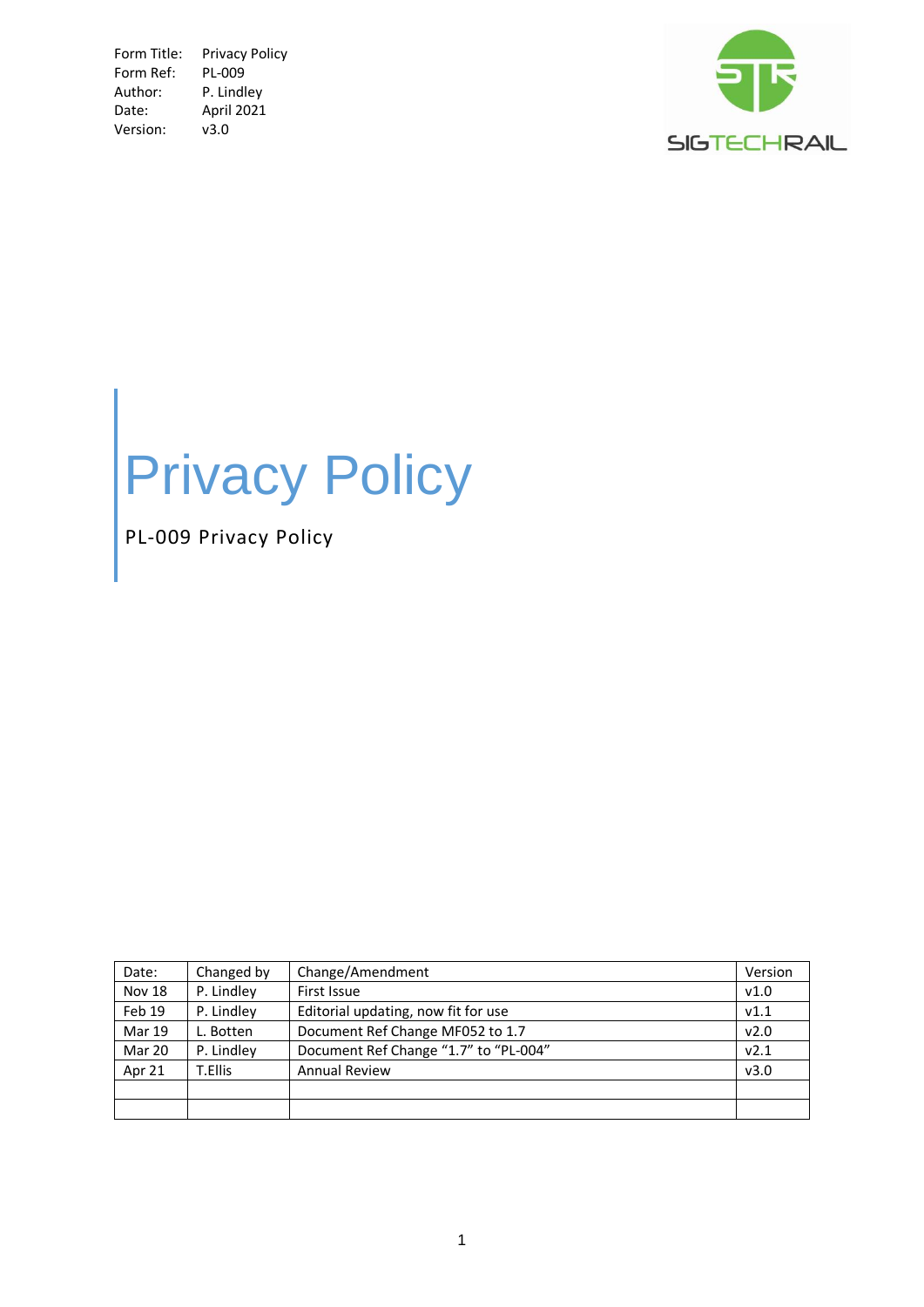Form Title: Privacy Policy Form Ref: PL-009 Author: P. Lindley Date: April 2021 Version: v3.0



# **Privacy Policy**

This privacy policy applies between you, the User of this Website and SigTech Rail Consultancy Ltd, the owner and provider of this Website. SigTech Rail Consultancy Ltd takes the privacy of your information very seriously. This privacy policy applies to our use of any and all Data collected by us or provided by you in relation to your use of the Website.

This privacy policy should be read alongside, and in addition to, our Terms and Conditions, which can be found at: [https://www.sigtechrail.co.uk/terms-conditions.](https://www.sigtechrail.co.uk/terms-conditions)

### **Please read this privacy policy carefully**.

#### **Definitions and interpretation**

1. In this privacy policy, the following definitions are used:

| Data                                   | collectively all information that you submit to SigTech Rail Consultancy<br>Ltd via the Website. This definition incorporates, where applicable, the<br>definitions provided in the Data Protection Laws;                                                                                                                                          |
|----------------------------------------|----------------------------------------------------------------------------------------------------------------------------------------------------------------------------------------------------------------------------------------------------------------------------------------------------------------------------------------------------|
| <b>Cookies</b>                         | a small text file placed on your computer by this Website when you visit<br>certain parts of the Website and/or when you use certain features of the<br>Website. Details of the cookies used by this Website are set out in the<br>clause below (Cookies);                                                                                         |
| <b>Data Protection Laws</b>            | any applicable law relating to the processing of personal Data, including<br>but not limited to the Directive 96/46/EC (Data Protection Directive) or<br>the GDPR, and any national implementing laws, regulations and<br>secondary legislation, for as long as the GDPR is effective in the UK;                                                   |
| <b>GDPR</b>                            | the General Data Protection Regulation (EU) 2016/679;                                                                                                                                                                                                                                                                                              |
| SigTech Rail Consultancy Ltd, or<br>us | SigTech Rail Consultancy Ltd, a company incorporated in England and<br>Wales with registered number 10319853 whose registered office is at<br>The Mount, Barrow Hill, Sellindge, Kent, TN25 6JQ;                                                                                                                                                   |
| <b>UK and EU Cookie Law</b>            | the Privacy and Electronic Communications (EC Directive) Regulations<br>2003 as amended by the Privacy and Electronic Communications (EC<br>Directive) (Amendment) Regulations 2011;                                                                                                                                                               |
| User or you                            | any third party that accesses the Website and is not either (i) employed<br>by SigTech Rail Consultancy Ltd and acting in the course of their<br>employment or (ii) engaged as a consultant or otherwise providing<br>services to SigTech Rail Consultancy Ltd and accessing the Website in<br>connection with the provision of such services; and |
| Website                                | the website that you are currently using, https://www.sigtechrail.co.uk,<br>and any sub-domains of this site unless expressly excluded by their own<br>terms and conditions.                                                                                                                                                                       |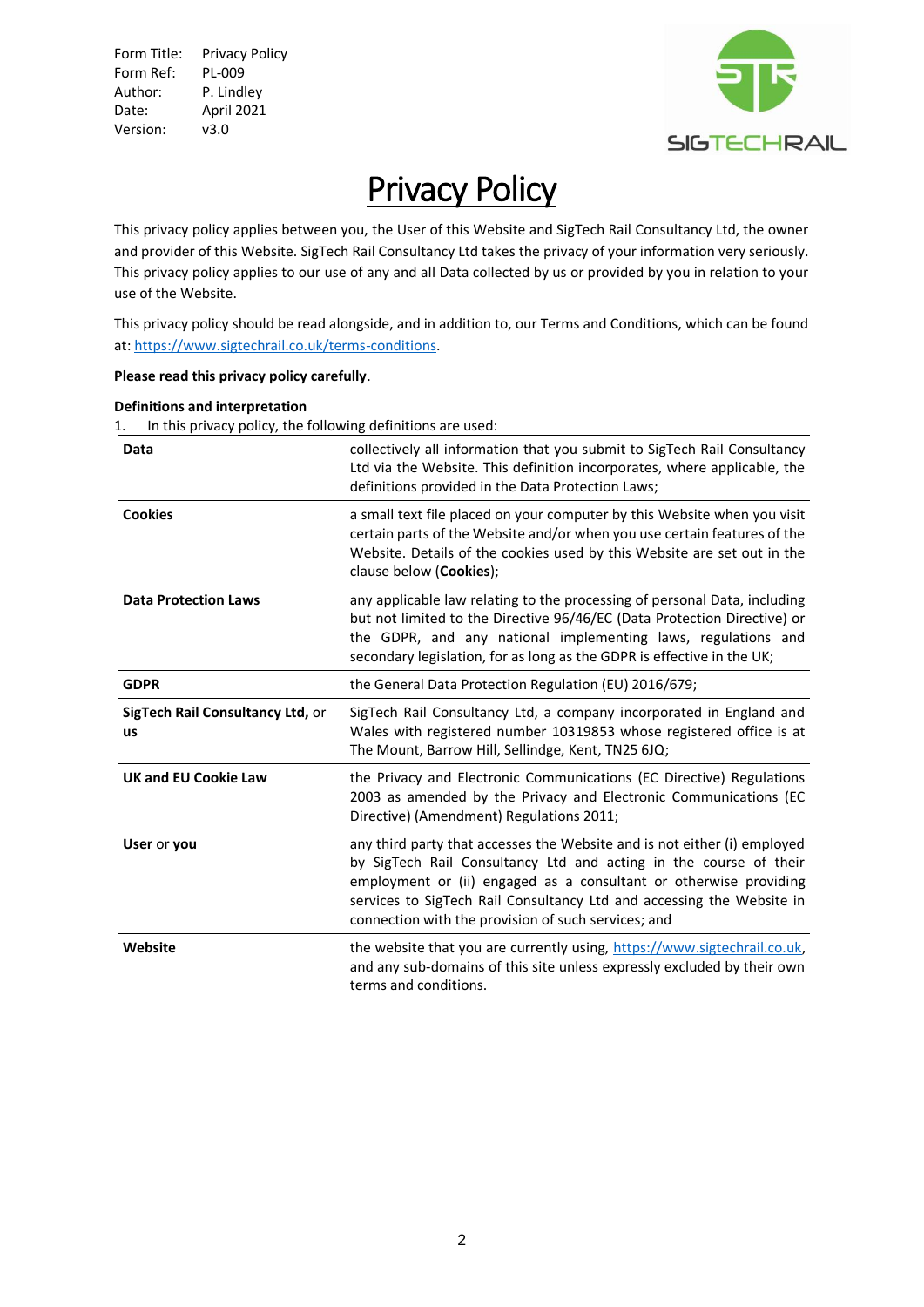

- 2. In this privacy policy, unless the context requires a different interpretation:
	- a. the singular includes the plural and vice versa;
	- b. references to sub-clauses, clauses, schedules or appendices are to sub-clauses, clauses, schedules or appendices of this privacy policy;
	- c. a reference to a person includes firms, companies, government entities, trusts and partnerships;
	- d. "including" is understood to mean "including without limitation";
	- e. reference to any statutory provision includes any modification or amendment of it;
	- f. the headings and sub-headings do not form part of this privacy policy.

#### **Scope of this privacy policy**

- 3. This privacy policy applies only to the actions of SigTech Rail Consultancy Ltd and Users with respect to this Website. It does not extend to any websites that can be accessed from this Website including, but not limited to, any links we may provide to social media websites.
- 4. For purposes of the applicable Data Protection Laws, SigTech Rail Consultancy Ltd is the "data controller". This means that SigTech Rail Consultancy Ltd determines the purposes for which, and the manner in which, your Data is processed.

#### **Data collected**

- 5. We may collect the following Data, which includes personal Data, from you:
	- a. name;
	- b. date of birth;
	- c. gender;
	- d. job title;
	- e. profession;
	- f. contact Information such as email addresses and telephone numbers;
	- g. demographic information such as postcode, preferences and interests;
	- h. financial information such as bank and credit / debit card numbers;
	- i. IP address (automatically collected);
	- j. web browser type and version (automatically collected);
	- k. operating system (automatically collected);
	- l. a list of URLs starting with a referring site, your activity on this Website, and the site you exit to (automatically collected);

In each case, in accordance with this privacy policy

#### **How we collect Data**

- 6. We collect Data in the following ways:
	- a. data is given to us by you; and
	- b. data is collected automatically.

## **Data that is given to us by you**

- 7. SigTech Rail Consultancy Ltd will collect your Data in a number of ways, for example:
	- a. when you contact us through the Website, by telephone, post, e-mail or through any other means;
	- b. when you register with us and set up an account to receive our products/services;
	- c. when you use our services;

In each case, in accordance with this privacy policy.

#### **Data that is collected automatically**

- 8. To the extent that you access the Website, we will collect your Data automatically, for example:
	- a. we automatically collect some information about your visit to the Website. This information helps us to make improvements to Website content and navigation, and includes your IP address, the date, times and frequency with which you access the Website and the way you use and interact with its content.
	- b. we will collect your Data automatically via cookies, in line with the cookie settings on your browser. For more information about cookies, and how we use them on the Website, see the section below, headed "Cookies".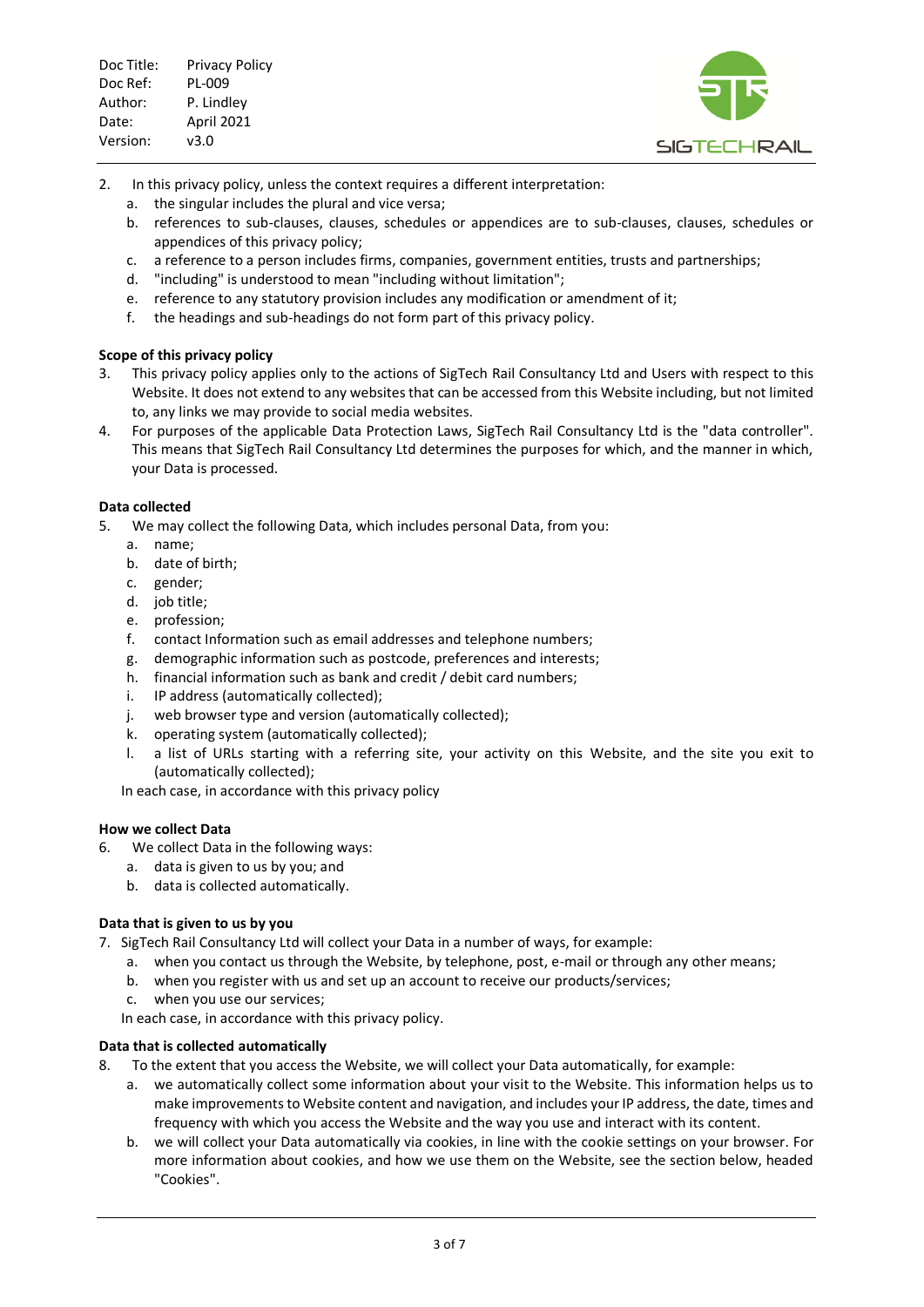

#### **Our use of Data**

- 9. Any or all of the above Data may be required by us from time to time in order to provide you with the best possible service and experience when using our Website. Specifically, Data may be used by us for the following reasons:
	- a. internal record keeping;
	- b. improvement of our products / services;
	- In each case, in accordance with this privacy policy.
- 10. We may use your Data for the above purposes if we deem it necessary to do so for our legitimate interests. If you are not satisfied with this, you have the right to object in certain circumstances (see the section headed "Your rights" below).
- 11. When you register with us and set up an account to receive our services, the legal basis for this processing is the performance of a contract between you and us and/or taking steps, at your request, to enter into such a contract.

#### **Who we share Data with**

- 12. We may share your Data with the following groups of people for the following reasons:
	- a. relevant authorities to facilitate the detection of crime or the collection of taxes or duties; In each case, in accordance with this privacy policy.

#### **Keeping Data secure**

- 13. We will use technical and organisational measures to safeguard your Data, for example:
	- a. access to your account is controlled by a password and a user name that is unique to you.
	- b. we store your Data on secure servers.
	- c. payment details are encrypted using SSL technology (typically you will see a lock icon or green address bar (or both) in your browser when we use this technology.
- 14. Technical and organisational measures include measures to deal with any suspected data breach. If you suspect any misuse or loss or unauthorised access to your Data, please let us know immediately by contacting us via this e-mail address[: office@sigtechrail.co.uk.](mailto:office@sigtechrail.co.uk)
- 15. If you want detailed information from Get Safe Online on how to protect your information and your computers and devices against fraud, identity theft, viruses and many other online problems, please visit [www.getsafeonline.org.](http://www.getsafeonline.org/) Get Safe Online is supported by HM Government and leading businesses.

#### **Data retention**

- 16. Unless a longer retention period is required or permitted by law, we will only hold your Data on our systems for the period necessary to fulfil the purposes outlined in this privacy policy or until you request that the Data be deleted.
- 17. Even if we delete your Data, it may persist on backup or archival media for legal, tax or regulatory purposes.

#### **Your rights**

18. You have the following rights in relation to your Data:

- a. **Right to access** the right to request (i) copies of the information we hold about you at any time, or (ii) that we modify, update or delete such information. If we provide you with access to the information we hold about you, we will not charge you for this, unless your request is "manifestly unfounded or excessive." Where we are legally permitted to do so, we may refuse your request. If we refuse your request, we will tell you the reasons why.
- b. **Right to correct** the right to have your Data rectified if it is inaccurate or incomplete.
- c. **Right to erase** the right to request that we delete or remove your Data from our systems.
- d. **Right to restrict our use of your Data** the right to "block" us from using your Data or limit the way in which we can use it.
- e. **Right to data portability** the right to request that we move, copy or transfer your Data.
- f. **Right to object** the right to object to our use of your Data including where we use it for our legitimate interests.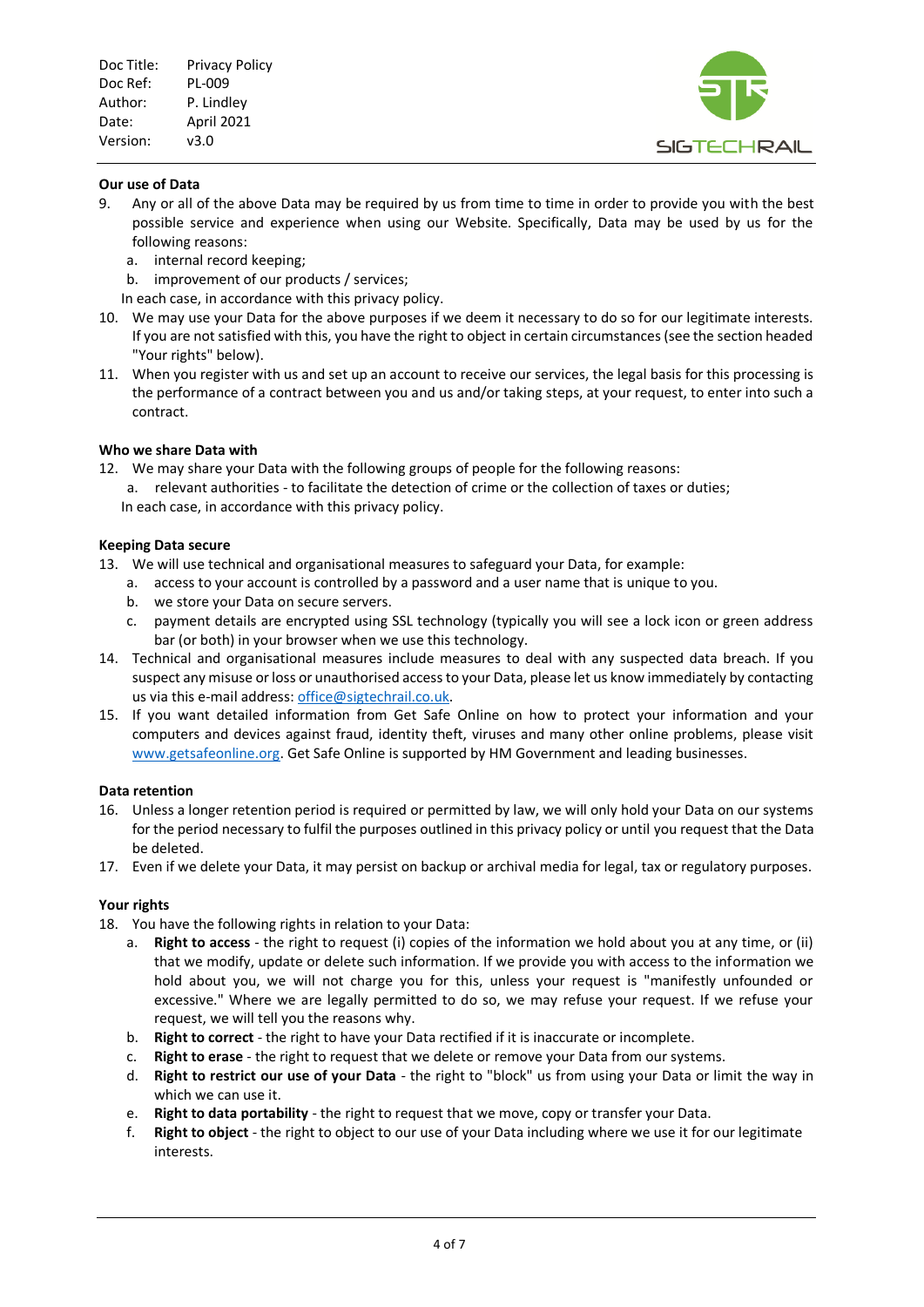

- 19. To make enquiries, exercise any of your rights set out above, or withdraw your consent to the processing of your Data (where consent is our legal basis for processing your Data), please contact us via this e-mail address: [office@sigtechrail.co.uk.](mailto:office@sigtechrail.co.uk)
- 20. If you are not satisfied with the way a complaint you make in relation to your Data is handled by us, you may be able to refer your complaint to the relevant data protection authority. For the UK, this is the Information Commissioner's Office (ICO). The ICO's contact details can be found on their website a[t https://ico.org.uk/.](https://ico.org.uk/)
- 21. It is important that the Data we hold about you is accurate and current. Please keep us informed if your Data changes during the period for which we hold it.

#### **Links to other websites**

22. This Website may, from time to time, provide links to other websites. We have no control over such websites and are not responsible for the content of these websites. This privacy policy does not extend to your use of such websites. You are advised to read the privacy policy or statement of other websites prior to using them.

#### **Changes of business ownership and control**

- 23. SigTech Rail Consultancy Ltd may, from time to time, expand or reduce our business and this may involve the sale and/or the transfer of control of all or part of SigTech Rail Consultancy Ltd. Data provided by Users will, where it is relevant to any part of our business so transferred, be transferred along with that part and the new owner or newly controlling party will, under the terms of this privacy policy, be permitted to use the Data for the purposes for which it was originally supplied to us.
- 24. We may also disclose Data to a prospective purchaser of our business or any part of it.
- 25. In the above instances, we will take steps with the aim of ensuring your privacy is protected.

#### **Cookies**

- 26. This Website may place and access certain Cookies on your computer. SigTech Rail Consultancy Ltd uses Cookies to improve your experience of using the Website and to improve our range of services. SigTech Rail Consultancy Ltd has carefully chosen these Cookies and has taken steps to ensure that your privacy is protected and respected at all times.
- 27. All Cookies used by this Website are used in accordance with current UK and EU Cookie Law.
- 28. Before the Website places Cookies on your computer, you will be presented with a message bar requesting your consent to set those Cookies. By giving your consent to the placing of Cookies, you are enabling SigTech Rail Consultancy Ltd to provide a better experience and service to you. You may, if you wish, deny consent to the placing of Cookies; however certain features of the Website may not function fully or as intended.
- 29. This Website may place the following Cookies:

| <b>Type of Cookie</b>          | <b>Purpose</b>                                                                                                                                                                                                                                                                     |
|--------------------------------|------------------------------------------------------------------------------------------------------------------------------------------------------------------------------------------------------------------------------------------------------------------------------------|
| Strictly necessary cookies     | These are cookies that are required for the operation of our website.<br>They include, for example, cookies that enable you to log into secure<br>areas of our website, use a shopping cart or make use of e-billing<br>services.                                                  |
| Analytical/performance cookies | They allow us to recognise and count the number of visitors and to see<br>how visitors move around our website when they are using it. This<br>helps us to improve the way our website works, for example, by<br>ensuring that users are finding what they are looking for easily. |
| <b>Functionality cookies</b>   | These are used to recognise you when you return to our website. This<br>enables us to personalise our content for you, greet you by name and<br>remember your preferences (for example, your choice of language or<br>region).                                                     |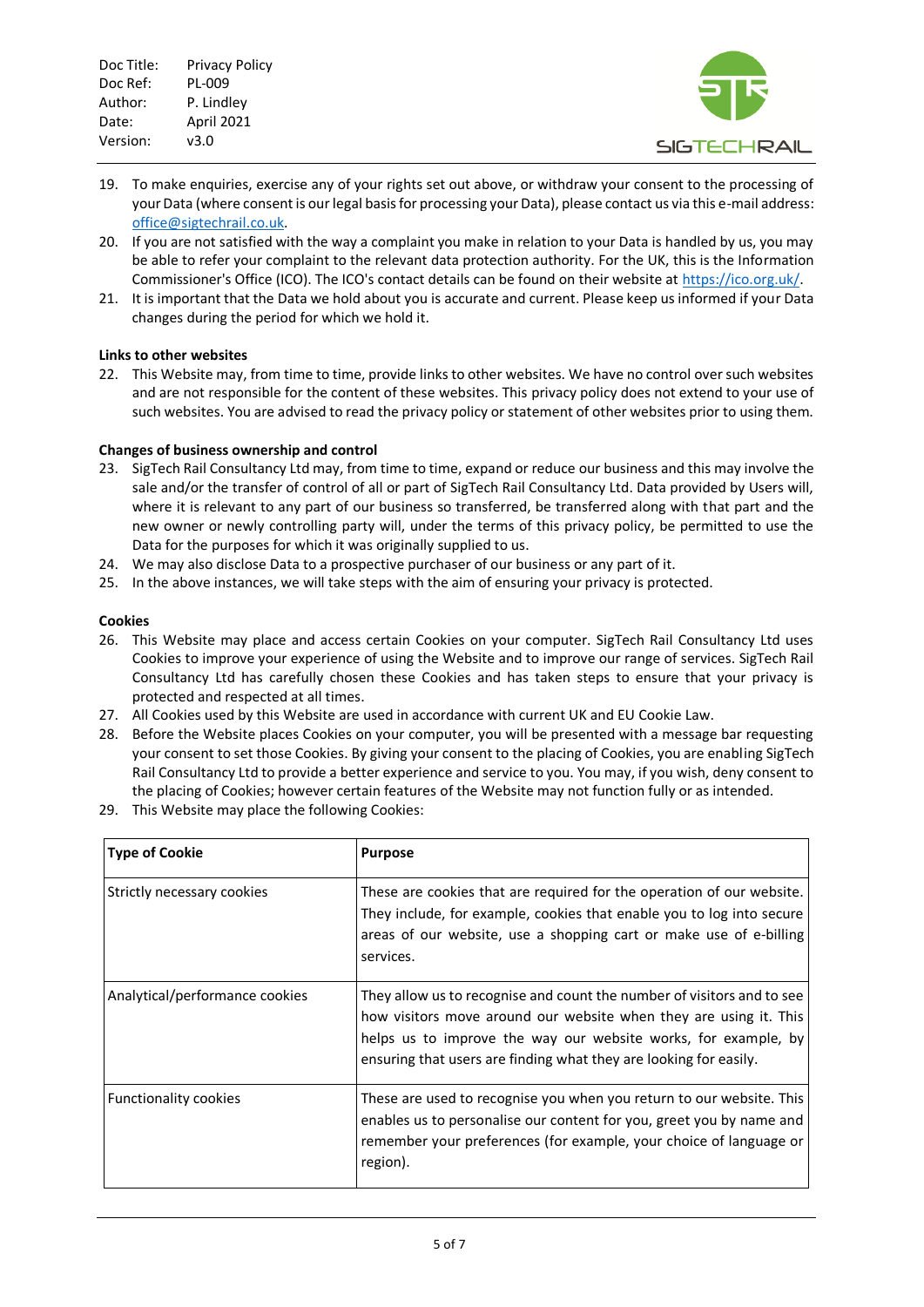

- 30. You can find a list of Cookies that we use in the Cookies Schedule.
- 31. You can choose to enable or disable Cookies in your internet browser. By default, most internet browsers accept Cookies but this can be changed. For further details, please consult the help menu in your internet browser.
- 32. You can choose to delete Cookies at any time; however you may lose any information that enables you to access the Website more quickly and efficiently including, but not limited to, personalisation settings.
- 33. It is recommended that you ensure that your internet browser is up-to-date and that you consult the help and guidance provided by the developer of your internet browser if you are unsure about adjusting your privacy settings.
- 34. For more information generally on cookies, including how to disable them, please refer to aboutcookies.org. You will also find details on how to delete cookies from your computer.

#### **General**

- 35. You may not transfer any of your rights under this privacy policy to any other person. We may transfer our rights under this privacy policy where we reasonably believe your rights will not be affected.
- 36. If any court or competent authority finds that any provision of this privacy policy (or part of any provision) is invalid, illegal or unenforceable, that provision or part-provision will, to the extent required, be deemed to be deleted, and the validity and enforceability of the other provisions of this privacy policy will not be affected.
- 37. Unless otherwise agreed, no delay, act or omission by a party in exercising any right or remedy will be deemed a waiver of that, or any other, right or remedy.
- 38. This Agreement will be governed by and interpreted according to the law of England and Wales. All disputes arising under the Agreement will be subject to the exclusive jurisdiction of the English and Welsh courts.

#### **Changes to this privacy policy**

39. SigTech Rail Consultancy Ltd reserves the right to change this privacy policy as we may deem necessary from time to time or as may be required by law. Any changes will be immediately posted on the Website and you are deemed to have accepted the terms of the privacy policy on your first use of the Website following the alterations.

You may contact SigTech Rail Consultancy Ltd by email at [office@sigtechrail.co.uk.](mailto:office@sigtechrail.co.uk)

#### **Cookies**

Below is a list of the cookies that we use. We have tried to ensure this is complete and up to date, but if you think that we have missed a cookie or there is any discrepancy, please let us know.

#### **Strictly necessary**

We use the following strictly necessary cookies:

| <b>Description of Cookie</b> | <b>Purpose</b>                                                                                                                    |
|------------------------------|-----------------------------------------------------------------------------------------------------------------------------------|
| Analytics                    | We use this cookie to help us analyse the traffic source and flow through our<br>website so we can help provide a better service. |
| <b>Site Settings</b>         | This cookie is used to record your site specific settings and thereby allowing you<br>to view the site how you like it.           |
| <b>XSRF-TOKEN</b>            | These session cookies are used to record that you have correctly logged into your<br>account. They are removed on exit.           |
| sigtech_rail_session         |                                                                                                                                   |